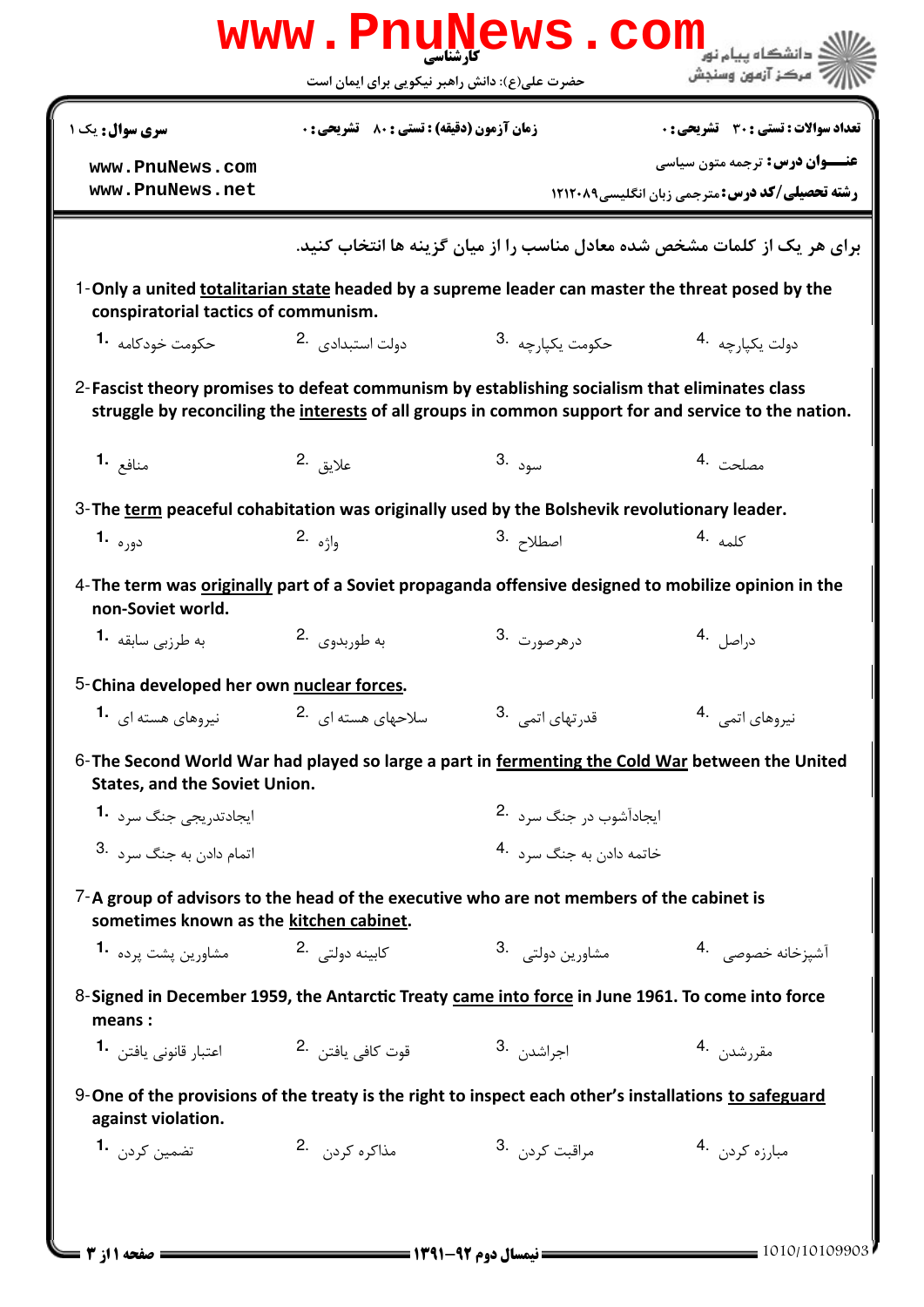|                                                                                                                                         |                                               |                                          | WWW.PnuNews.Com                                       |
|-----------------------------------------------------------------------------------------------------------------------------------------|-----------------------------------------------|------------------------------------------|-------------------------------------------------------|
|                                                                                                                                         | حضرت علی(ع): دانش راهبر نیکویی برای ایمان است |                                          | مركز آزمون وسنجش                                      |
| <b>سری سوال :</b> یک ۱                                                                                                                  | زمان آزمون (دقيقه) : تستى : 80 ٪ تشريحي : 0   |                                          | تعداد سوالات : تستي : 30 ٪ تشريحي : 0                 |
| www.PnuNews.com                                                                                                                         |                                               |                                          | <b>عنـــوان درس:</b> ترجمه متون سیاسی                 |
| www.PnuNews.net                                                                                                                         |                                               |                                          | <b>رشته تحصیلی/کد درس: مترجمی زبان انگلیسی1۲۱۲۰۸۹</b> |
| 10-The plan included applying stiff penalties for any violation related to the use of fissionable<br>materials for weapons development. |                                               |                                          |                                                       |
| ساخت <b>1.</b>                                                                                                                          | گسترش .2                                      | 3. توليد                                 | رشد .4                                                |
| 11-Non-violence can mean two distinct things.                                                                                           |                                               |                                          |                                                       |
| مشترک 1.                                                                                                                                | مناسب 2.                                      | مشخص .3                                  | متفاوت 4.                                             |
| 12-Such behavior may derive from adherence to the general principle of abstention from violence.                                        |                                               |                                          |                                                       |
| بايبندى 1.                                                                                                                              | $2.$ وفاداری $\cdot$                          | طرفدا <sub>ر</sub> ی <sup>3</sup> ۰      | كناره گيري 4.                                         |
| 13-Cases of non-violent action can be found in history of most countries at most times.                                                 |                                               |                                          |                                                       |
| د <sub>ر</sub> اغلب مواقع <b>1</b> ۰                                                                                                    | درادوارمختلف 2.                               | در اغلب <sub>ذ</sub> مانها <sup>.3</sup> | دربيشتراوقات 4.                                       |
| 14-Some nineteenth-century movements consciously used non-violent methods.                                                              |                                               |                                          |                                                       |
| $1.$ بازدارنده                                                                                                                          | هوشيارانه 2.                                  | آگاهانه .3                               | حاكمانه 4.                                            |
| 15-Non-violent action has been used in a variety of struggles.                                                                          |                                               |                                          |                                                       |
| مقاومتها 1.                                                                                                                             | تلاشها <sup>.2</sup>                          | نبردها <sup>.3</sup>                     | مبارزات 4.                                            |
| 16-Similar methods were used, when members of the Indian community resisted various forms of<br>exploitation and discrimination.        |                                               |                                          |                                                       |
| تبعيض <b>1.</b>                                                                                                                         | تفاوت .2                                      | 3. اختلاف                                | استثما <sub>ر</sub> .4                                |
| 17-Such methods have been used, with considerable effect, in struggles against initially successful<br>coup d'état.                     |                                               |                                          |                                                       |
| حايزاهميت <b>1.</b>                                                                                                                     | باتوجه به <sup>.3</sup> باتأثیری چشمگیر .2    |                                          | دارای خواص مشهو, 4.                                   |
| 18-In several countries of Eastern Europe since 1945 the use of non-violent action has been<br>particularly prominent.                  |                                               |                                          |                                                       |
| بعضى 1.                                                                                                                                 | بسيا <sub>دى</sub> .2                         | 3. تعداد زيادي.                          | چندين .4                                              |
| 19-The arguments given for the advantage of direct instead of representative democracy are varied.                                      |                                               |                                          |                                                       |
| جدلها <b>1.</b>                                                                                                                         | بحثها .2                                      | 3. استدلالها                             | توضيحات 4.                                            |
| 20-Civil liberties are usually incorporated in a bill of rights.                                                                        |                                               |                                          |                                                       |
| آزادیهای مدنی <b>1</b> ۰                                                                                                                | آزادیهای غیرنظامی <sup>.2</sup>               | حقوق مدنى .3                             | حقوق غيرنظامي . 4                                     |
|                                                                                                                                         |                                               |                                          |                                                       |
| = صفحه 2 از 3                                                                                                                           |                                               |                                          | $= 1010/10109903$                                     |